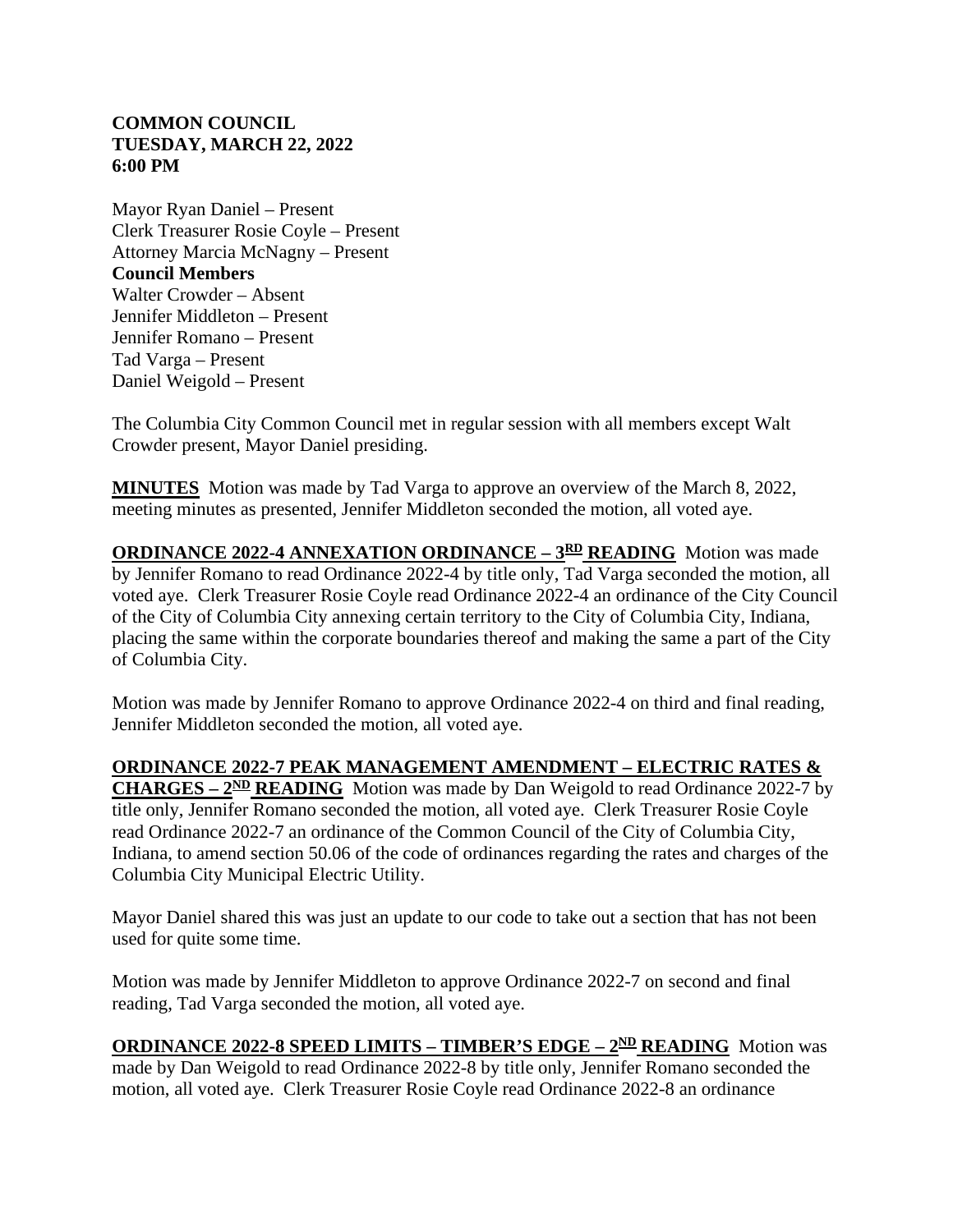amending Chapter 75, Traffic Schedules, of Title VII of the code of ordinances of the City of Columbia City, Indiana.

Motion was made by Jennifer Romano to approve Ordinance 2022-8 on second and final reading, Tad Varga seconded the motion, all voted aye.

# **ORDINANCE 2022-9 ESTABLISHING INTERCONNECTION STANDARDS FOR**

**ELECTRIC UTILITY –**  $2^{ND}$  **<b>READING** Motion was made by Dan Weigold to read Ordinance 2022-9 by title only, Jennifer Middleton seconded the motion, all voted aye. Clerk Treasurer Rosie Coyle read Ordinance 2022-9 an ordinance establishing interconnection standard for the Columbia City Electric Utility.

Mayor Daniel reminded Council this was setting up the standard for all renewables. Shawn Lickey advised they have already been doing this on a case-by-case basis with no punitive recourse or options. He shared this ordinance puts fines in place for those who do not follow the correct processes to be hooked to our grid.

Mayor Daniel shared there have been some companies who have been peddling their solar wares in our area who have overpromised and underdelivered to multiple customers. Shawn Lickey advised we have about 4 customers on our lines who were sold solar from a particular company, who he is no longer allowing to hook to our system because the sales tactics they are using are not quite ethical. He reported the Indianapolis news did a story on this company covering the numerous BBB complaints and lawsuits they are involved in right now. Mayor Daniel noted these companies are typically the ones you see on social media. Shawn Lickey shared he was not discouraging solar but was also being truthful with what was being offered. He advised there is an article on the City webpage for those considering renewables that shares what to consider and what to look at.

Mayor Daniel advised the City was interested in renewables, we have a solar park, so this was not an anti-renewable thing but more importantly was for the protection of our guys.

Motion was made by Dan Weigold to approve Ordinance 2022-9 on second and final reading, Jennifer Middleton seconded the motion, all voted aye.

# **ORDINANCE 2022-10 AMENDING CHAPTER 119, FARMERS MARKET – 1ST**

**READING** Jennifer Romano explained the Ordinance Committee was planning to repeal the Farmer's Market ordinance. She shared it was thought the ordinance was originally created because the organization was not its own standalone non-profit, but now they are.

Motion was made by Jennifer Romano to table Ordinance 2022-10, Dan Weigold seconded the motion, all voted aye.

**DEPARTMENT REPORTS Shawn Lickey** – reported on damaged streetlight at Line and Van Buren, started Tree Board tree removal and are replacing poles on Airport Road. **Gary Parrett** – update on training, Officer Braxton Madison resigned as of March 18 - Board approved to begin hiring process to fill his position, getting ready for FBI audit in Dispatch, radios updated in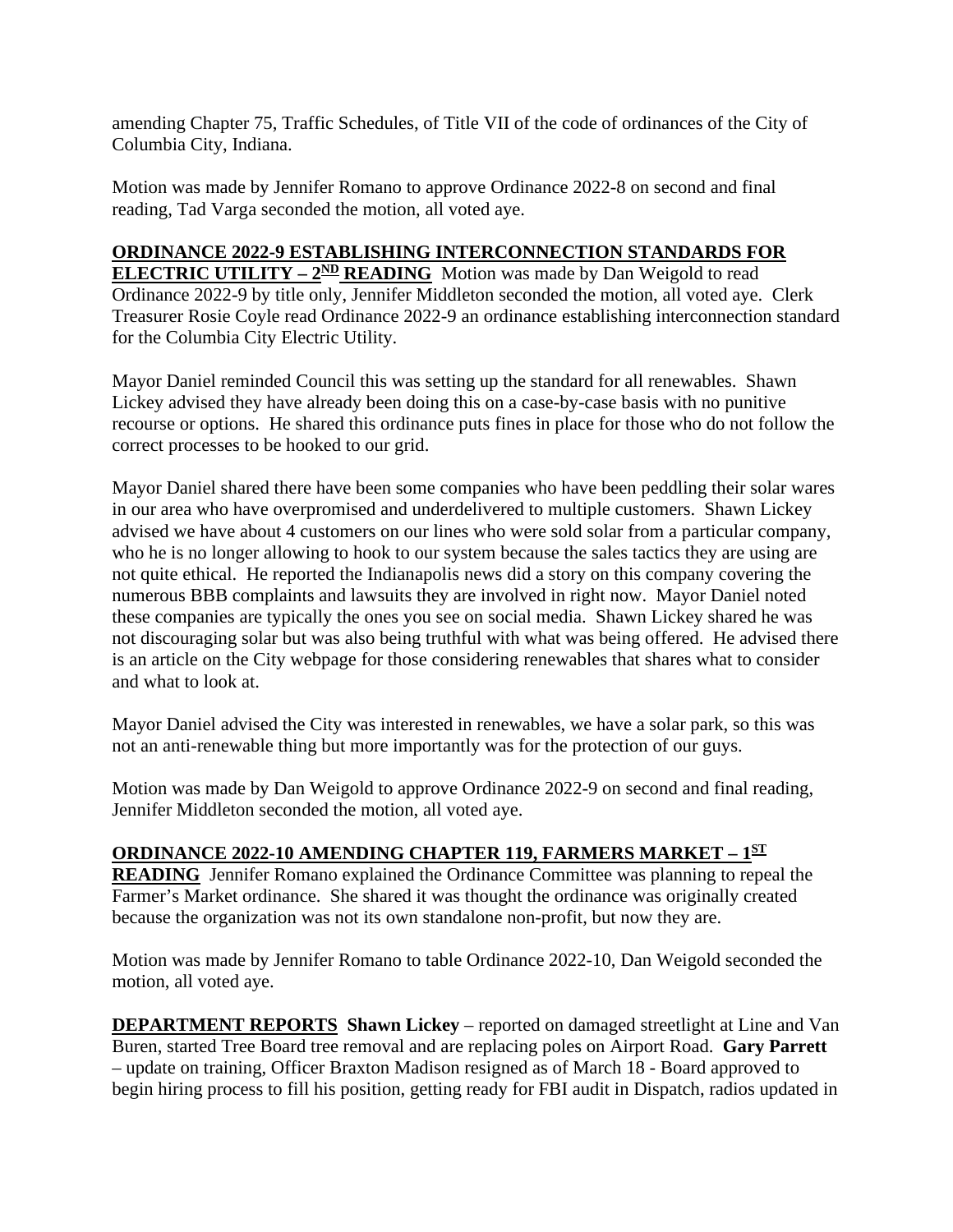Dispatch, dispatcher put in notice of resignation – Board gave approval to fill that position. **Mike Shoda** – dealing with stormwater issues, hooking up new homes. **Mike Cook** – had LTCP warranty inspection with United Consulting, meeting with W.C. Regional Sewer District regarding accepting flow from Coesse, working on SCADA radio replacement, employee passed State Exam. **Tom LaRue** – working on issues with Active 911, he and Chris LaRue attended inspectors training, update on hiring process. **Terry Wherry** – SDS installing equipment for free wi-fi, installed 4 new cameras at Ohki Alley, working with several vendors on the VLAN for public safety. **Mark Green** – Community Foundation doing surveying at Wolf property, working on baseball fields, met with master gardeners, bathrooms open except Devol Field and Morsches Park, interviewing for lifeguards. **Chip Hill** – Columbia City Connect doing a downtown clean up on April 30 from 9 am – noon. **Street Department** – Mayor Daniel reported for Kelly Cearbaugh that they did a round of limb pickup due to the storms, leaf pile was mulched at Morsches Park and is available to the public, sweeper repair, patching potholes and grading alleys, cleaning up at the cemetery, street sweeping.

**MAYOR REPORT** Mayor Daniel shared the potential for combined dispatch did not appear to be moving forward and would be following up with the Commissioners. He reported he met with the new Chamber of Commerce Director and were working on the State of the City Address which was scheduled for May 6 at noon. He advised they were working on US 30 things and trying to figure out what the plan was for the State. He shared he spent some time with the students at Troy Center School and will be meeting with the Youth Council.

**PARKING ISSUES – HINEN PRINTING & DR. LIEB** Dan Weigold reported he met with Jeff Hinen regarding their parking concerns. He advised Mr. Hinen was going to monitor the situation and let him know if there continues to be a problem.

**ORDINANCE COMMITTEE** Jennifer Romano reported the Ordinance Committee met and discussed the Farmer's Market as well as the UTV ordinance. She shared the Committee has been reviewing ordinances from other communities regarding the side-by-sides and Attorney McNagny was working to draft an ordinance.

**FIRE SUPPRESSION – ANNUAL SPRINKLER CHARGE** Tad Varga shared he had a conversation with Andy More about an invoice he received regarding the sprinkler system at their building. Rosie Coyle advised she talked with Fire Inspector LaRue about it and shared they could have it taken out, but we would need something in writing stating that. She advised Inspector LaRue would then have to inspect to make sure the service had been disconnected and we would no longer bill for the service. Tad Varga was not sure Mr. More was as concerned about the bill but maybe did not understand the charge.

Rosie Coyle explained any building that has a sprinkler system gets charged a yearly fee based on the size of the system. She advised if they have a fire or something trigger's the sprinkler to go off, they would not be charged for the water used but if they do not have a sprinkler system they would be charged for the water if a fire would occur.

Fire Chief LaRue explained More's were in a unique situation because their building was originally built as The Post & Mail and because of their occupancy and usage, State Code